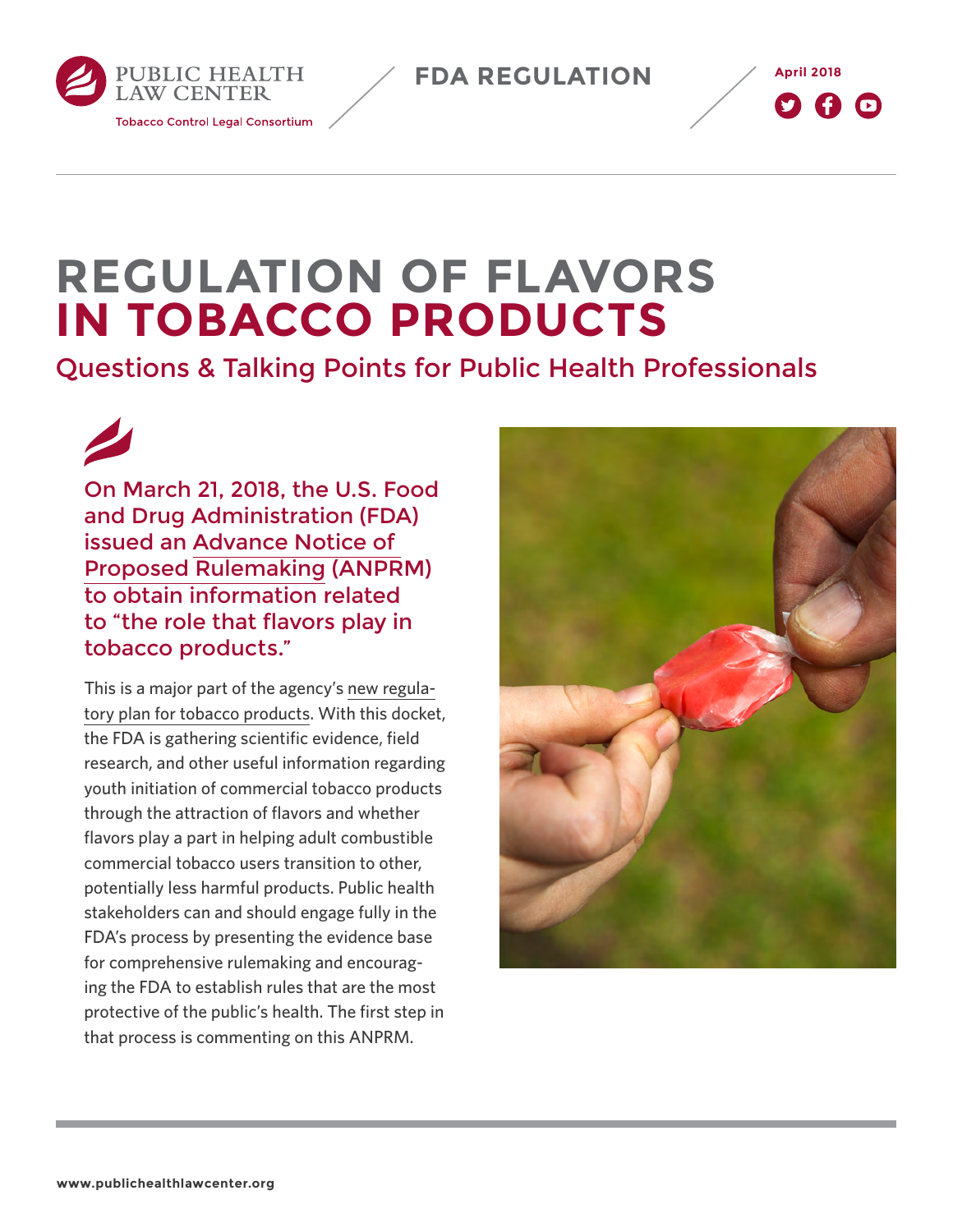

It is particularly important to tell the FDA that:

- The evidence on the public health impact of menthol in cigarettes is clear. The Tobacco Products Scientific Advisory Committee and the FDA's own scientists have concluded that the removal of menthol would benefit public health. The agency has already issued an AN-PRM on this topic. There is an abundance of scientific evidence and every additional delay means additional lives lost. The FDA needs to act on menthol now.
- If the FDA moves forward with a comprehensive nicotine standard while prohibiting flavors, there is no need to exempt any flavor or any class of products with a goal of incentivizing adult smokers to switch to less harmful products; the nicotine standard for combustible products creates a much greater incentive for smokers to stop using combustible products.

Unlike a Notice of Proposed Rulemaking, which solicits comments on the language and content of a proposed rule, an ANPRM allows an agency to gather information about a topic to inform a future FDA rule. In this case, the public health community has an opportunity to shape the FDA's proposal before it is written. To that end, the FDA is gathering scientific evidence, field research, and other useful information that will assist the agency in determining the scope of a future product standard and the best way to implement and enforce such a standard. The agency's questions from the notice are compiled and categorized below. Consider answering these questions as you draft and [submit your comment](https://www.regulations.gov/docket?D=FDA-2017-N-6189).

#### Use of Flavors by Various Age Groups\*

The FDA asks for any evidence, research, or information about the role of flavors (other than tobacco):

- In general. And if such information is extrapolated from other research areas, an explanation of the commenter's rationale.
- Especially among youth and young adults:
	- $\circ$  In initiation and patterns of tobacco product use for combusted and noncombusted tobacco products.
	- $\circ$  In progression to other tobacco products (for example, noncombusted to combusted products).
- Especially for adult combusted tobacco users:
	- $\circ$  In helping switch from to potentially less harmful tobacco products.

<sup>\*</sup> Where the FDA asks for information about populations, the FDA also requests that a commenter include definitions for those populations (i.e. youth, young adults, adults, etc.).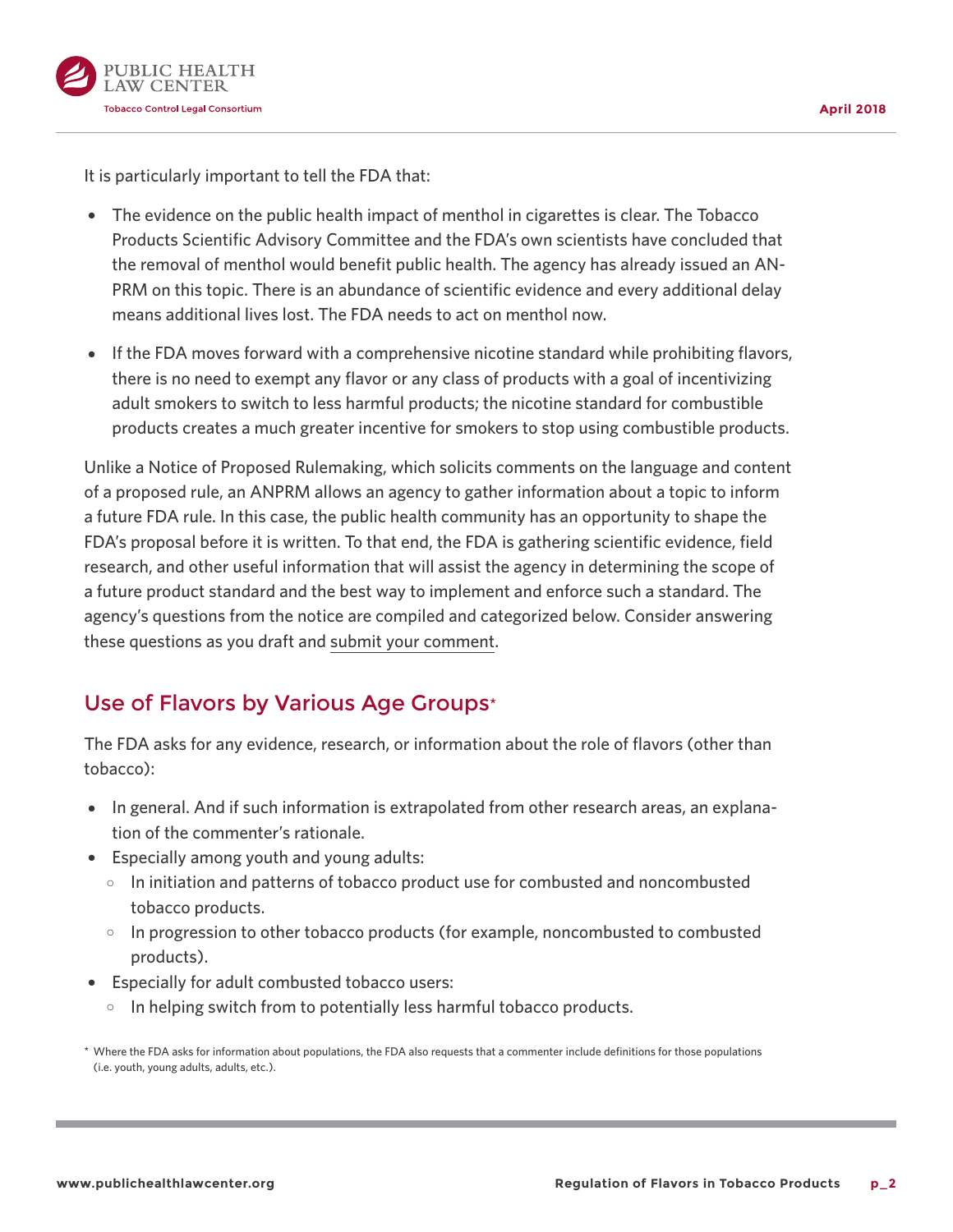

- In noncombusted products, among all current and former tobacco user populations the likelihood of:
	- $\circ$  Increased or decreased cessation of combusted tobacco or all tobacco product use.
	- $\circ$  Uptake of dual use of combusted and noncombusted tobacco products.
	- $\circ$  Delayed or impeded cessation among users who would have otherwise quit combusted tobacco or all tobacco product use.
	- $\circ$  Relapse by former tobacco users.

Full Text of the FDA's Questions [A\(1\),](https://www.federalregister.gov/d/2018-05655/p-49) [B\(2\),](https://www.federalregister.gov/d/2018-05655/p-50) [B\(3\)](https://www.federalregister.gov/d/2018-05655/p-51), [B\(4\)](https://www.federalregister.gov/d/2018-05655/p-52), [C\(5\)](https://www.federalregister.gov/d/2018-05655/p-53), [C\(6\),](https://www.federalregister.gov/d/2018-05655/p-54) [C\(7\),](https://www.federalregister.gov/d/2018-05655/p-55) [C\(8\)](https://www.federalregister.gov/d/2018-05655/p-56)

#### The Impact of State and Local Restrictions on Flavored Products

The FDA also asks for any studies or information on the impact, intended or unintended, of flavor restrictions imposed by local jurisdictions, states, and international communities, including restrictions on the manufacturing, marketing, sale, or distribution of all or a subset of tobacco products with flavors among all populations.

Question [D\(10\)](https://www.federalregister.gov/d/2018-05655/p-58)

#### The Scope of FDA Regulation

Regarding all flavors, the FDA asks which tobacco products (e.g., combusted, noncombusted, both) should a product standard prohibiting or restricting flavors apply to and why.

Question E(14)

#### Menthol in Cigarettes

In regard to menthol flavor, the FDA asks for data, evidence, or information about the role that:

- Menthol plays in cigarette smoking initiation and in the likelihood of smoking cessation for all populations (youth, young adult, adult). Including any new or additional information since the previously released 2013 ANPRM on menthol in cigarettes [\(78 FR 444484, July 24 2013\)](https://www.federalregister.gov/citation/78-FR-44484).
- A menthol product standard would play in the likelihood that tobacco users would completely switch to another tobacco product or start dual use with another tobacco product.
- Menthol plays in the use of products other than cigarettes, including, but not limited to, cigars and e-cigarettes.

Questions [E\(15\)\(a\)](https://www.federalregister.gov/d/2018-05655/p-66), [\(b\)](https://www.federalregister.gov/d/2018-05655/p-67), [\(c\)](https://www.federalregister.gov/d/2018-05655/p-68)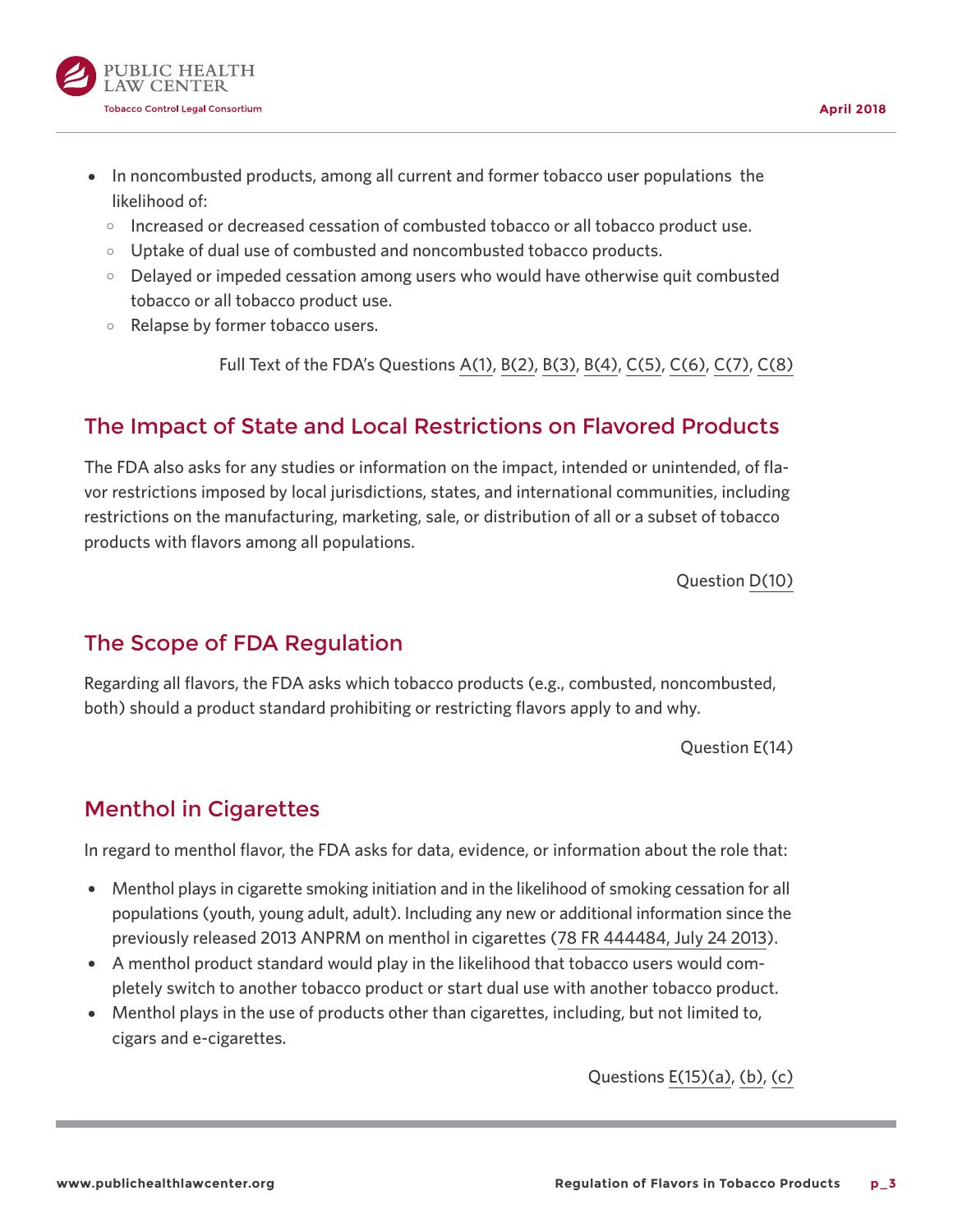

## Specific Flavors

The FDA asks if there are any flavors that especially appeal to youth, young adults, or other specific age groups. And if so, how are such flavors distinguished from other flavors.

Question [G\(22\)](https://www.federalregister.gov/d/2018-05655/p-75)

# Other Restrictions on Flavored Products

The FDA reveals that it may consider restrictions:

- On the sale and distribution of flavored tobacco products, including advertising and promotion of tobacco products with flavors.
- On access to tobacco products with flavors.
- { On the label, labeling, and/or packaging of tobacco products with flavors.

These could include requirements to bear warnings or disclosure statements. The FDA seeks input on which restrictions to consider and why.

Question [F\(16\)](https://www.federalregister.gov/d/2018-05655/p-69)

# Other Regulatory Actions

Additionally, the FDA has some catchall questions regarding whether any other tobacco product standard, regulatory action, or other action it could consider would:

- { More effectively reduce the harms caused by flavors in tobacco products to better protect public health.
- Complement or increase the effectiveness of a flavor product standard.

Questions [G\(20\)](https://www.federalregister.gov/d/2018-05655/p-73), [G\(21\)](https://www.federalregister.gov/d/2018-05655/p-74)

### Economic Impact of Regulation

The FDA must complete an economic analysis of a new rule restricting flavors. To that end, the FDA asks how it should assess and balance the benefits and risks of such a rule ̶ namely, the extent to which flavors may pose both:

• Potential benefits to adult smokers who might consider switching to a noncombusted flavored tobacco product with lower individual risk.